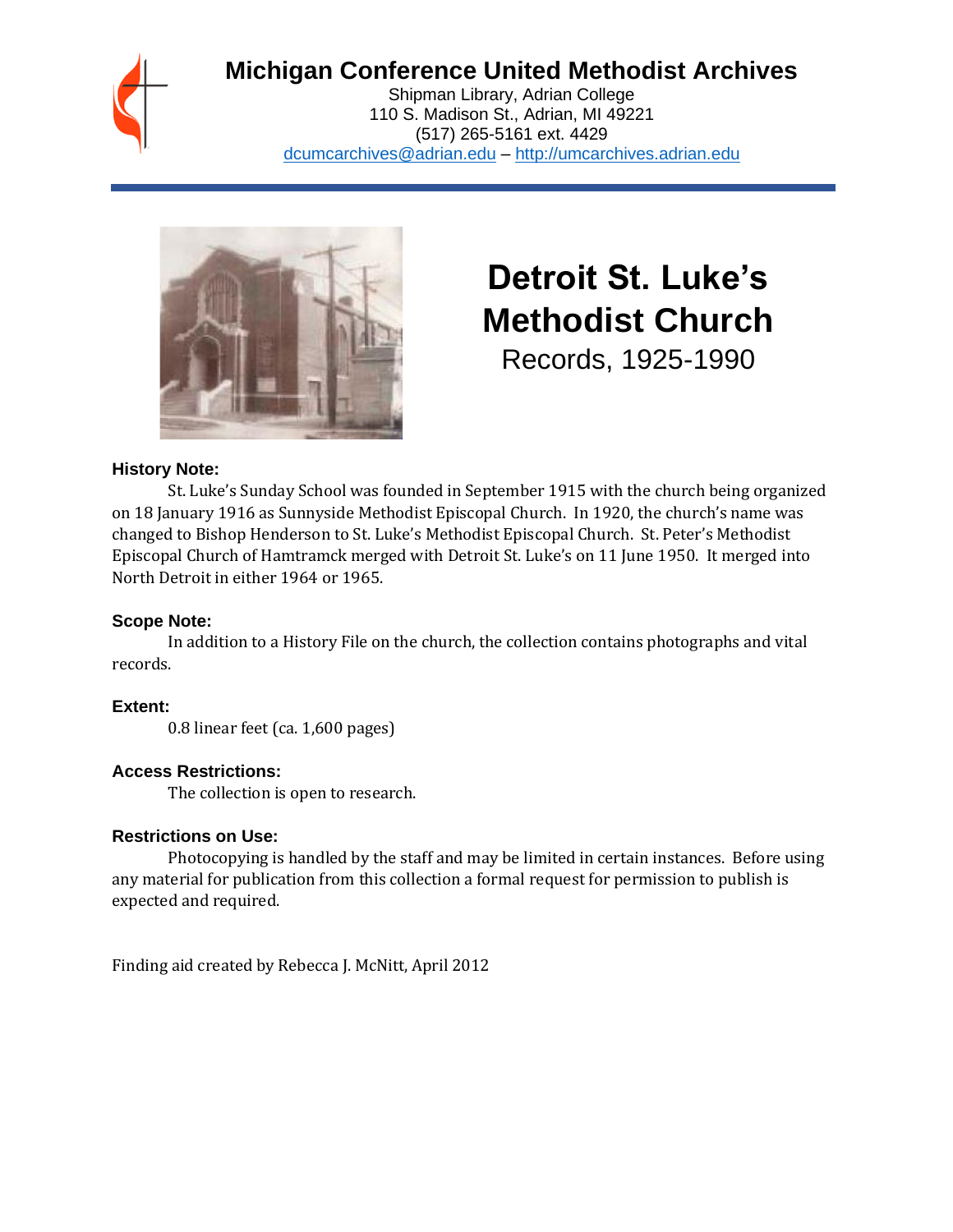#### **Appointments List**

- 1916-1918: Ezra A. Cross
- 1918-1919: Fred G. Ward
- 1919-1920: Lewis Elmer Shanks
- 1920-1921: Frank N. Miner
- 1921-1923: Charles P. Bayless
- 1923-1931: Charles Gordon Phillips
- 1931-1933: Ernest E. Robinson
- 1933-1937: Victor S. Darling
- 1937-1941: Frank F. Benish
- 1941-1944: Delmere C. Stubbs
- 1944-1945: Fred A. Andrews
- 1945-1946: Karl W. Patow
- 1946-1947: Robert O. Bryce
- 1947-1948: Ivan E. Hodgson
- 1948-1949: Paul I. Green
- 1949-1952: Frank F. Benish
- 1950-1951: John A. Czajkowski
- 1952-1953: Einar H. Soderberg
- 1953-1955: James W. Bristah
- 1955-1959: Ernest Julius Davis
- 1959-1962: George H. Hawk
- 1962-1963: Martin C. Martin
- 1963-1965: Myles Lester McCabe